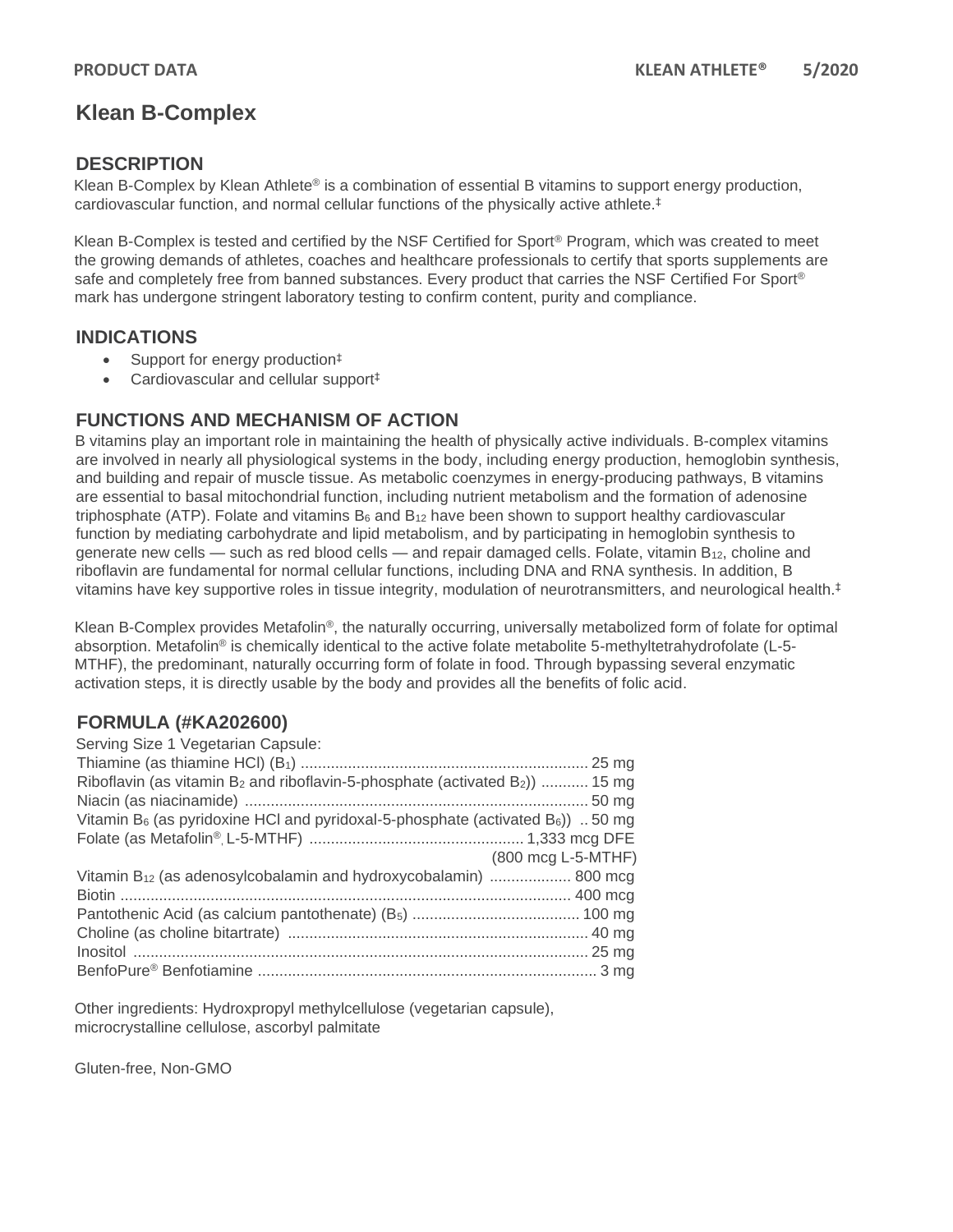## **SUGGESTED USE**

Adults take 1 capsule daily with a meal or as directed by a trainer, coach, or health professional.

#### **WARNING**

If you are pregnant, nursing, have any health condition or taking any medication, consult your health professional before using this product.

## **STORAGE**

Store in a cool, dry place, away from direct light. Keep out of reach of children.

#### **REFERENCES**

Rodriguez NR, DiMarco NM, Langley S, et al. *J Am Diet Assoc.* 2009 Mar;109(3):509-27. Manore MM. *Am J Clin Nutr.* 2000;72:598S-606S. Institute of Medicine. *Dietary Reference Intakes for Thiamin, Riboflavin, Niacin, Vitamin B6, Folate, Vitamin B12, Pantothenic Acid, Biotin and Choline.* Washington (DC): National Academies Press (US); 1998. Depeint F, Bruce WR, Shangari N. *Chem. Biol*. 2006;123:94–112. Huskisson E, Maggini S, Ruf M. *J Int Med Res*. 2007 May-Jun;35(3):277-89. O'Connell BS. *Diabetes Spectrum*. 2001;14(3):133-148. Revilla-Monsalve C, Zendejas-Ruiz I, Islas-Andrade S, et. al. *Biomed Pharmacother*. 2006 May;60(4):182-5. Maebashi M, Makino Y, Furukawa Y, et. al. *J Clin Biochem Nutr*. 1993;14(3):211-218. Olpin SE, Bates CJ. *Br J Nutr*. 1982;47:577–88. Dakshinamurki K, Mistry SP. *J Biol Chem*. 1963 Jan;238:297-301. Foulon V, Sniekers M, Huysmans E, et. al. *J Biol Chem*. 2005;280:9802-9812. Xiang X, Liu Y, Zhang X, et. al. *Wei Sheng Yan Jiu*. 2015 Mar;44(2):185-9, 195. Lonsdale D. *Evid Based Complement Alternat Med.* 2006 Mar;3(1):49–59. Koury MJ, Ponka P. *Annu Rev Nutr*. 2004;24:105-31. Cohick PL, Bhattacharjee M. *Eur J Clin Nutr*. 2011;65:423–424. Woolf K, Manore MM. *Int J Sport Nutr Exerc Metab*. 2006 Oct;16(5):453-84. Huskisson E, Maggini S, Ruf M. *J Int Med Res*. 2007 May-Jun;35(3):277-89. Antoniades C, Shirodaria C, Warrick N, et al. *Circulation*. 2006 Sep 12;114(11):1193-201. Cagnacci A, Cannoletta M, Volpe A. *Eur J Clin Nutr*. 2009 Oct;63(10):1266-8. Robinson K, Arheart K, Refsum H, et al. *Circulation*. 1998; 97: 437-443. Cui R, Iso H, Date C, et al. *Stroke*. 2010 Jun;41(6):1285-9. Schnyder G, Roffi M, Flammer Y, et al. *JAMA*. 2002 Aug 28;288(8):973-9. MacKenzie KE, Wiltshire EJ, Gent R, et al. *Pediatrics*. 2006 Jul;118(1):242-53. Almeida OP, Marsh K, Alfonso H, et al. *Ann Neurol*. 2010 Oct;68(4):503-10. Porter K, Hoey L, Hughes CF, et al. *Nutrients*. 2016 Nov 16;8(11). pii: E725. Skipper HE, Mitchell JH, Bennett, LL. *Cancer Res*. 1950;10:510. Glier MB, Green TJ, Devlin AM. *Mol Nutr Food Res*. 2014 Jan;58(1):172-82. Smulders YM, Smith DE, Kok RM, et al. *Br J Haematol*. 2006 Mar;132(5):623-9. Brunaud L, Alberto JM, Ayav A, et al. *Clin Chem Lab Med*. 2003 Aug;41(8):1012-9. Terry MB, Delgado-Cruzata L, Vin-Raviv N, et al. *Epigenetics*. 2011;6(7):828-37. Brescoll J, Daveluy S. *Am J Clin Dermatol*. 2015 Feb;16(1):27-33. Stanhewicz AE, Alexander LM, Kenney WL. *Clin Sci (Lond).* 2015 Jul;129(2):159-67. Chen AC, Martin AJ, Choy B, et al. *N Engl J Med*. 2015 Oct 22;373(17):1618-26. Fivenson DP. *Cutis*. 2006 Jan;77(1 Suppl):5-10. Hochman LG, Scher RK, Meyerson MS. *Cutis*. 1993 Apr;51(4):303-5. Floersheim GL. *Z Hautkr*. 1989 Jan 15;64(1):41-8. Halsted CH, Villanueva JA, Devlin AM, et al. *Proc Natl Acad Sci USA*. 2002 Jul 23;99(15):10072-7. Isoda K, Kagaya N, Akamatsu S, et al. *Biol Pharm Bull*. 2008 Feb;31(2):309-11. Combs GF. *The Vitamins: Fundamental Aspects in Nutrition and Health.* Academic Press, 2012. Merete C, Falcon LM, Tucker KL. *J Am Coll Nutr*. 2008 Jun;27(3): 421–427. Rose DP. *J Clin Pathol*. 1972 Jan;25(1):17–25. Stahl SM. *J Clin Psychiatry*. 2008 Sep;69(9):1352-3. Crivello NA, Blusztajn JK, Joseph JA, et al. *Nutr Res*. 2010 Oct;30(10):722-30. Miller AL. *Altern Med Rev*. 2008 Sep;13(3):216-26. Fenech M. *Adv Nutr.* 2017 Nov 15;8(6):958-970. Douaud G, Refsum H, de Jager CA, et al. *Proc Natl Acad Sci USA*. 2013;110(23):9523-8. Jacobs AM, Cheng D. *Rev Neurol Dis*. 2011;8(1-2):39-47. Lövblad K, Ramelli G, Remonda L, et al. *Pediatr Radiol.* 1997 Feb;27(2):155-8. Douaud G, Refsum H, de Jager CA, et al. *Proc Natl Acad Sci USA*. 2013 Jun 4;110(23):9523-8. Ryan-Harshman M, Aldoori W. *Can Fam Physician*. 2007 Jul; 53(7): 1161–1162. van Asselt DZ, Pasman JW, van Lier HJ, et al. *J Gerontol A Biol Sci Med Sci*. 2001 Dec;56(12):M775-9. Yaqub BA, Siddique A, Sulimani R. *Clin Neurol Neurosurg*. 1992;94(2):105-11.